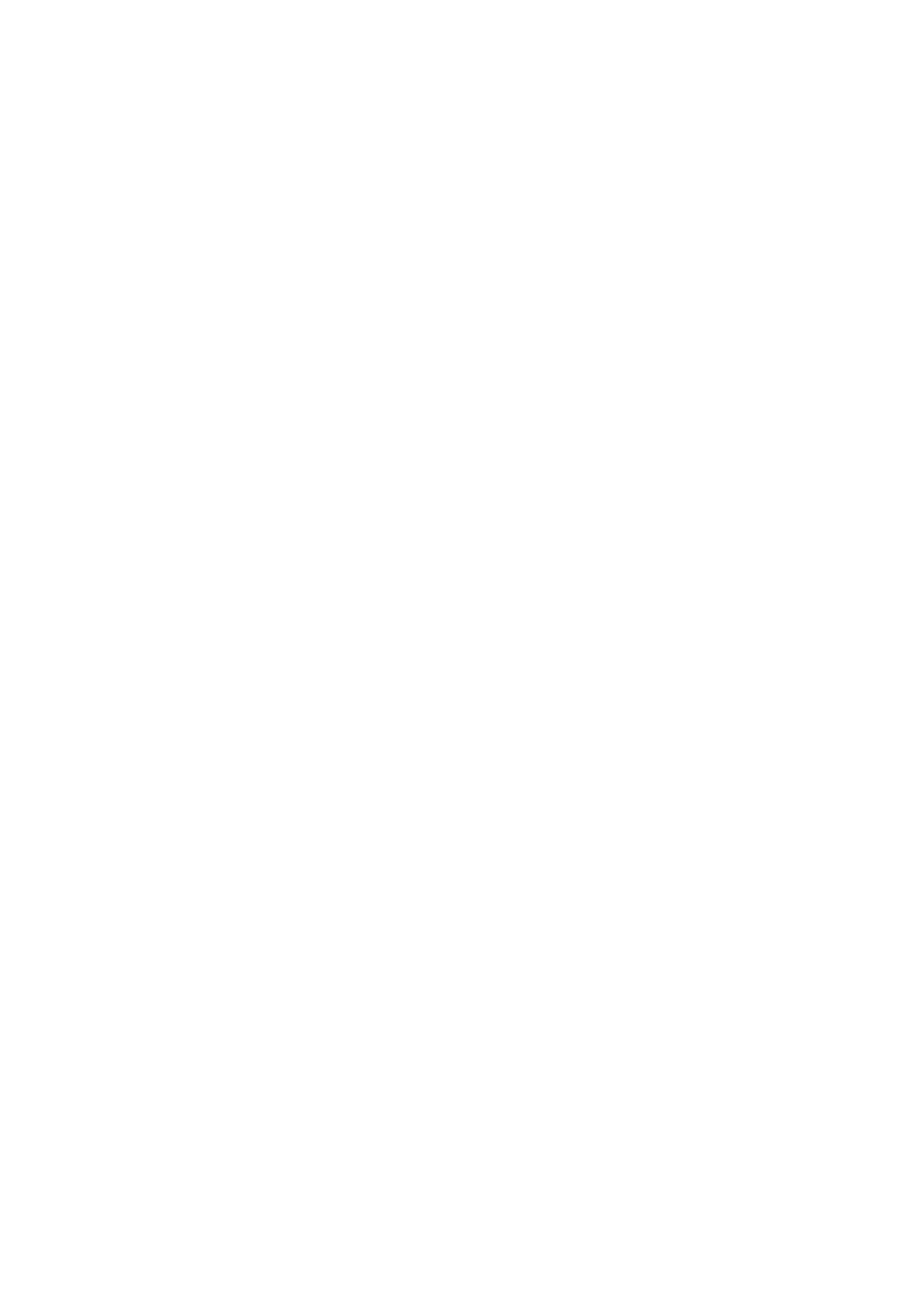information society (Demczuk, 2016). The basic technology that has contributed particularly to digitization is a computer and the ability to connect it to the Internet (Dąbrowska & Janoś-Kresło, 2010, pp. 13-15). The information society, in order to access information via the Internet, also uses portable devices such as a smartphone, tablet, smartwatch, and even devices connected to the so-called Internet of Things (IoT) apart from the computer in the traditional sense. Such modern technologies are considered to be the digital marketing components which are contemporarily used as the e-communication fundamentals (Chedda, 2019; Marie & Grybś, 2013). They also come in handy, because of its consumer behavior-shaping character in terms of online purchasing processes.

In the  $21<sup>st</sup>$  century, people live in a digital world, the forms of which continue to change as a result of the development of information technologies and their new applications (Grybś-Kabocik, 2017). Technological changes are also followed by changes in the ways of thinking and managing, which were also present before – during the industrial revolution itself, or the existence of industrial or post-industrial society (Grybś-Kabocik, 2017; Patrzałek, 2014). Johnson et al. (2001) underline that at the beginning of the  $21<sup>st</sup>$  century one of the most important roles in the already diversified commercial sphere is performed by e-commerce as one of the key axes of multichannel trade.

Digitization, technological development and the possibilities of the Internet significantly affect consumers and their behavior (Tarapata & Krzepicka, 2018). A particularly important phenomenon in the context of the aforementioned changes is the virtualization of modern consumer behavior (Patrzałek, 2014, pp. 263-277). Kolny (2016) suggests that virtualization of consumer behavior consists in meeting the needs through electronic means of communication, especially the Internet.

It is the process of virtualization that is a symbol of the information society and changes in buying behavior in the  $21<sup>st</sup>$  century. Virtualization provides remote and real-time monitoring, control, planning, and optimization (Verdouw et al., 2016). Kucia (2014) stressed that although virtualization is widespread on a large scale, the multidimensional character of this term implies the strong need for further investigation, in particular scientific research and analysis in terms of the notations associated with virtualization.

More and more research focus on people who grew up in the surrounding digitization (Burgiel & Sowa, 2017). In the literature, this generation is most often referred to as Z (next after Y). In addition, there are also alternative names, such as the C generation (from the words "connected", "communicating", "con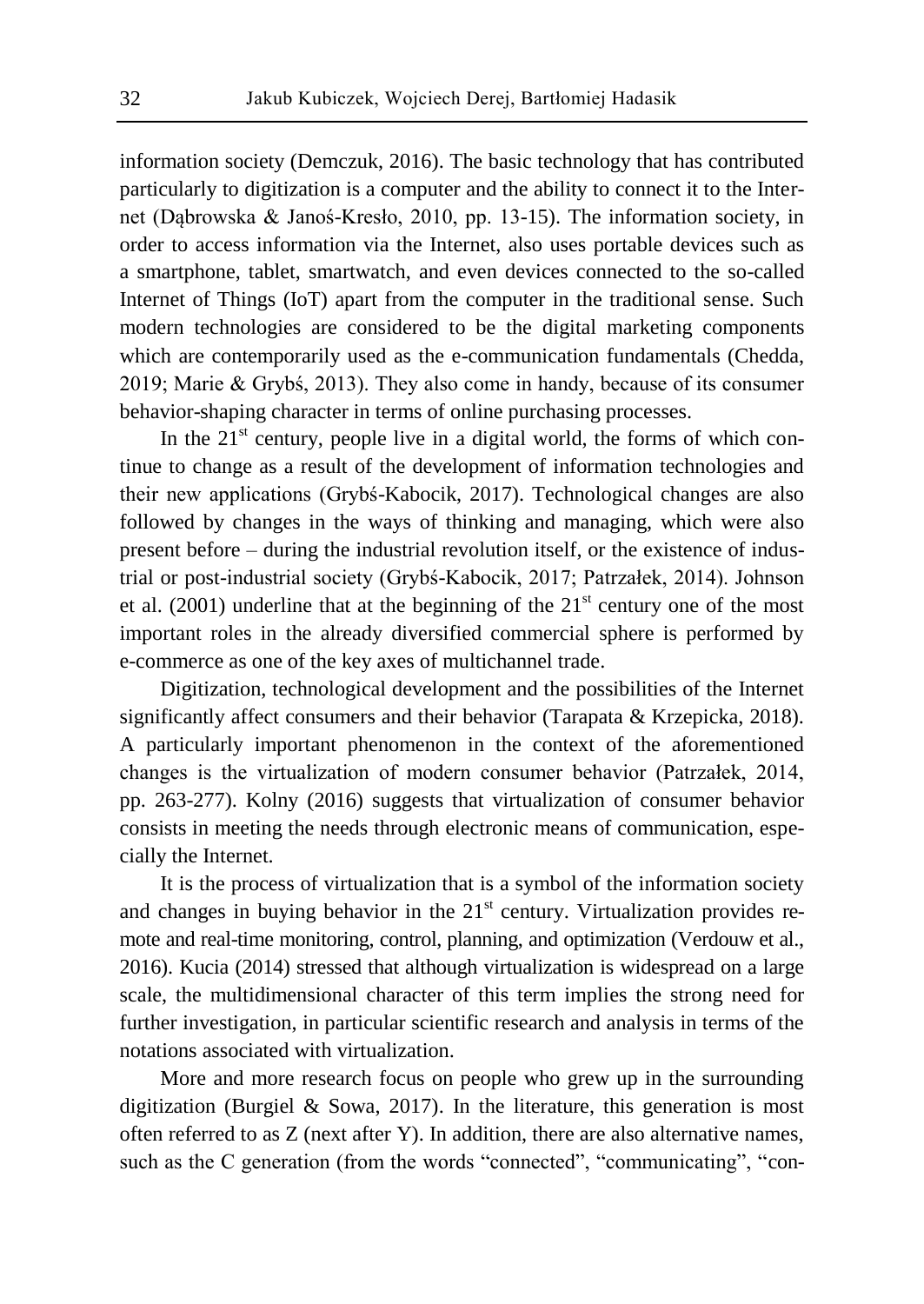tent-centric", "computerized", "community-oriented", "always-clicking"), as well as iGeneration, Gen Tech, Gen Wii, Net Gen, Digital Natives, Gen Next, Post Gen (Bieleń & Kubiczek, 2020; Sowa & Zrałek, 2015; Żarczyńska-Dobiesz & Chomątowska, 2014). It is worth noting that the representatives of the abovementioned generation obtain information in two ways: in real life and online (Burgiel & Sowa, 2016). This also applies to the sphere of consumer goods.

The use of information and communication technologies (ICT) by producers in adapting their market offer in retail trade has a particularly significant impact on the consumers' purchasing behavior. Adapting a website or application in such a way as to be user-friendly causes that more and more purchasing behavior of consumers is virtualized (Kucharska, 2015). One of the studies dealing more broadly with the issue of consumer virtualization is the research conducted by Kucharska and Malinowska (2019), where they identified the possibilities of customer service virtualization in retail trade, presented of selected solutions in this area and recognized of customer behavior in the field of customer service virtualization. It is vital to define the determinants shaping the purchasing process. Social factors, especially interpersonal influence, play an immensely salient issue (Burgiel, 2010). Moreover, Hoque, Ali, and Mahfuz (2015) note that consumer attitudes toward shopping in the online sphere is usually shaped by two pivotal factors: one is trust, and another is perceived benefits. Rahman et al. (2018) in the exploratory part of their study also mention further factors formatting consumer attitudes towards online purchases, i.a.: information quality, merchandise attribute, website design, customer service, payment security/privacy self-consciousness, or state of mind. In addition to traditional online stores, among modern forms of online shopping, there is also social commerce as a segment of e-commerce (i.e. online stores associated with social networks), which is characterized primarily by irrational and impulsive behavior among buyers (Chung, Song, & Lee, 2017).

Knowledge and understanding of the market behavior of consumers is the basic aspect of the company's success (Burgiel & Kieżel, 2000). At the same time, perceiving the need and managing knowledge about their clients is associated with the implementation by enterprises of more and more complex IT systems. This poses challenges in information management and advanced big data analytics (BDA), in particular in acquiring customer insight (Mach-Król & Hadasik, 2021). However, with help of such modern technologies like BDA or aforementioned Internet of Things, also in connection with artificial intelligence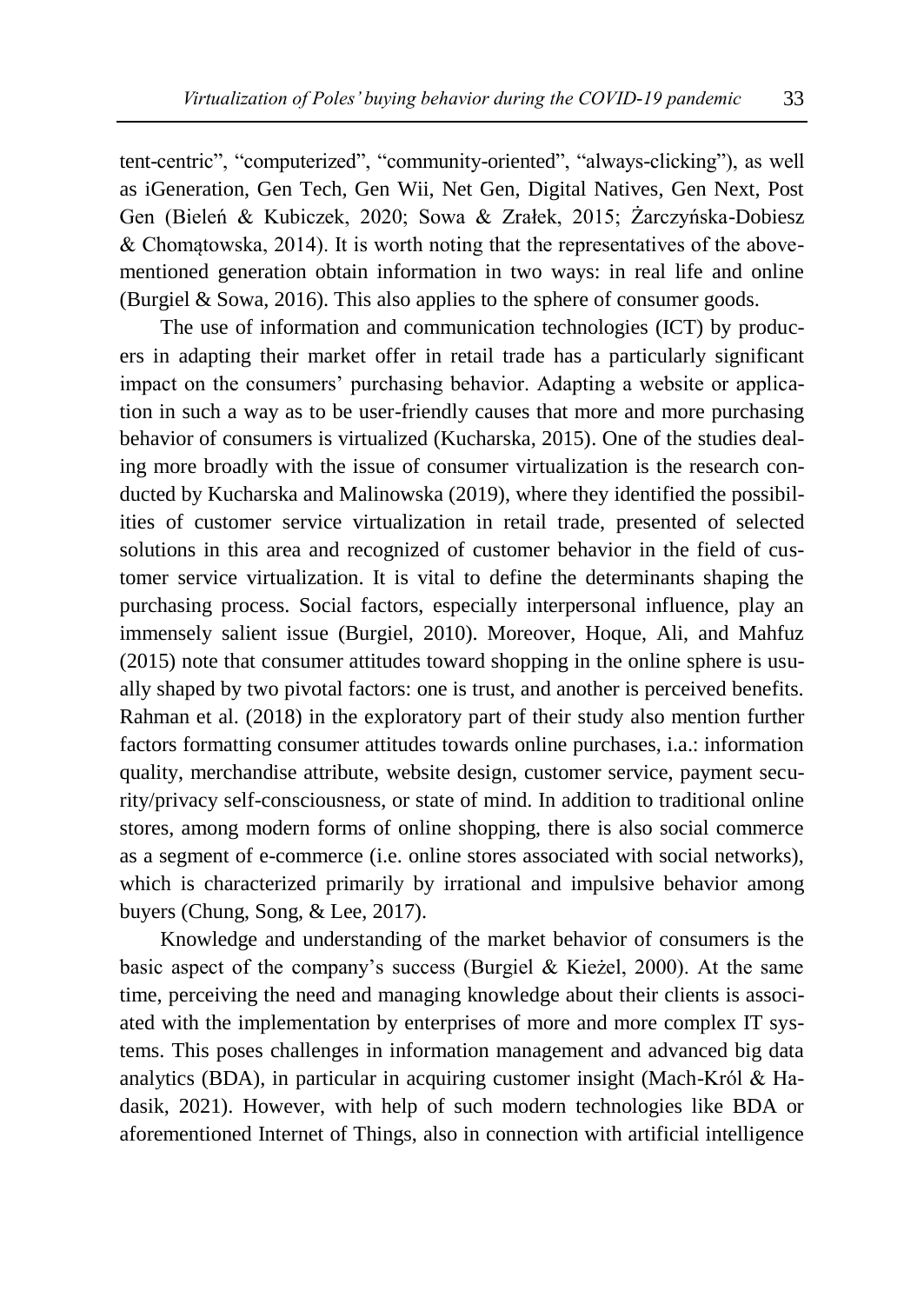(AI) approach, an enormous amount of data can be processed and therefore consumer insight can be wringed on-the-go (Kaczorowska-Spychalska, 2018).

At the beginning of the  $21<sup>st</sup>$  century, Kisielnicki (2002) noticed that virtualization can be seen as a business strategy. Nowadays, the company's activity on the Internet is a recognized and widespread standard, and the digitization process itself implies many benefits for its active participants. However, running a business is associated with high costs, and consumers themselves are not always able to use the Internet. Hence, the significant role of the activities of public institutions, including international organizations such as the European Union, that support digitization, which in turn leads to the reduction of digital inequalities and an increase in the number of Internet users (Dziembała, 2021; Dziembała & Kłos, 2021).

The outbreak of the SARS-CoV-2 coronavirus pandemic has had many impacts on society. In addition to issues directly and indirectly related to health, the pandemic has had social, economic, and development consequences (McNeely, Schintler, & Stabile, 2020). The introduced lockdown, aimed at stopping the growth of new coronavirus infections, has significantly limited the functioning in many sectors of the economy, translating into the virtualization of the activities of many institutions (Wnukowski, 2020), like healthcare (Mishkind, Shore, & Schneck, 2021), education (Affouneh, 2021; Cicha et al., 2021; Rizun & Strzelecki, 2020), or culture (Kantor & Kubiczek, 2021).

The pandemic also uprose the perceived, i.a., by Włodarczyk (2015) the problem of consumer market behaviors in the age of globalization. Nowadays, "new consumption" becomes even more important and up-to-date subject of study, as well as requiring further investigation. Understanding how consumers buy online and what they buy, as well as the determinants of it, is still a popular area of research (Kucia, 2014). Subsequent studies fill this research gap, but due to the outbreak of the pandemic, it was naturally widened.

The aim of the study is to determine the potential impact of the pandemic on the virtualization of buying behavior. In order to achieve it, the following research questions were posed:

- Which product groups were purchased online before the pandemic, and which were bought online?
- How has the pandemic affected the form of shopping in these categories?
- Has purchasing process become virtualized in all groups?

The research conducted is exploratory in nature and constitutes a point for further research, setting its potential directions.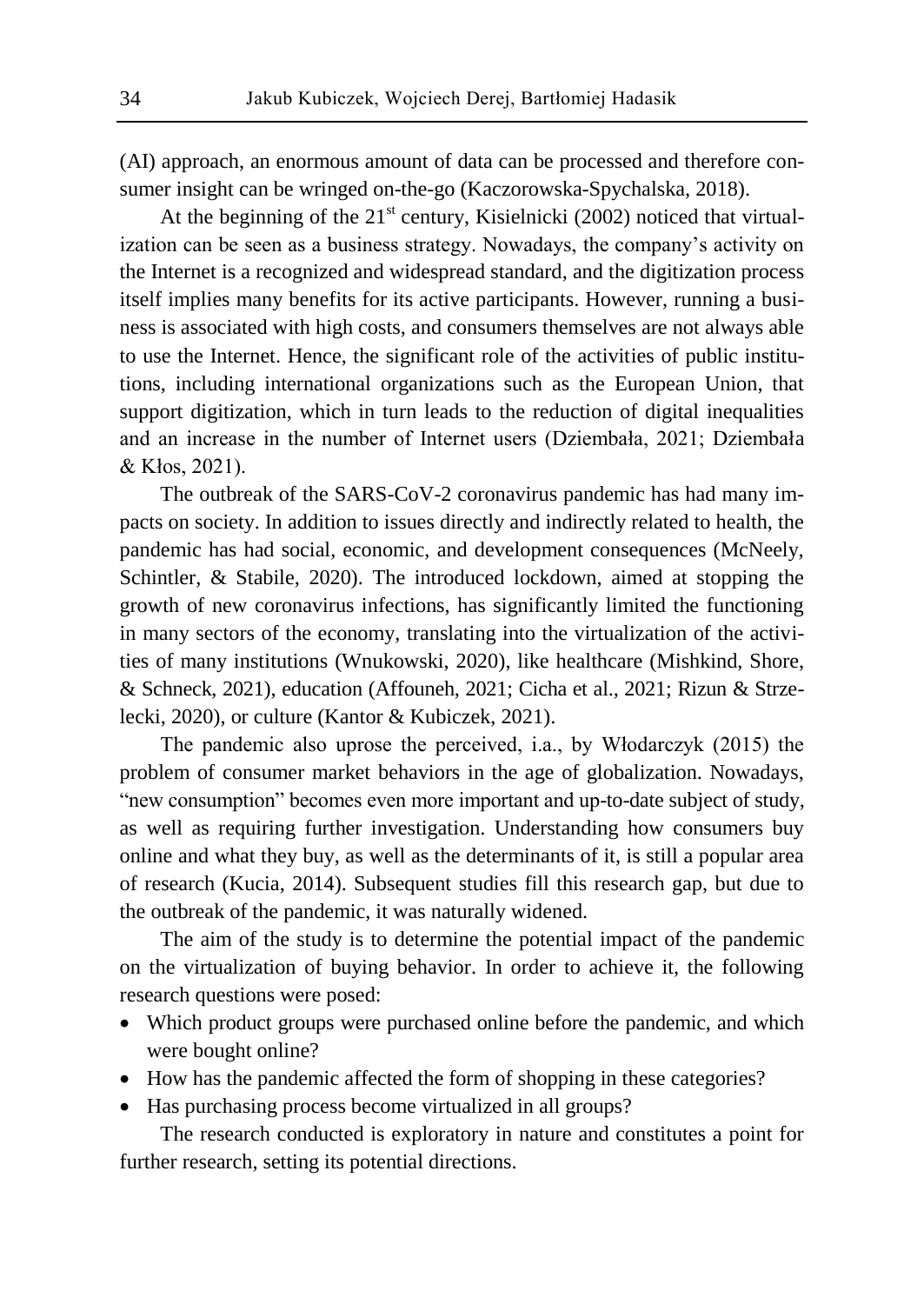This work consists of the following parts. Section 2 contains a description of the research methodology, along with the characteristics of the research sample, where its structure is presented. Section 3 focuses on the results of the study, which compares consumer behavior before and after the outbreak of the pandemic. This section also includes summary tables with descriptive statistics data and the interpretation of the results. Section 4 is a summary of the whole study, with a brief discussion, limitations, and an indication of further research directions.

### **2. Methodology**

The research tool was a survey questionnaire, which was shared in various student groups of the University of Economics in Katowice (CAWI method). Its filling was possible from May 12. to June 24., 2021. The questionnaire was completed by 120 respondents.

The respondents were asked to determine on a 7-point scale how often they buy products from a given category in the period before and after the outbreak of the pandemic, where " $-3$ " meant more often stationary, " $0$ " – as often stationary as online, "3" – more often online. The products were divided into 13 categories: books, CD/DVDs, computer & accessories, public transportation tickets, clothing, footwear, perfumes & cosmetics, household appliances & electronics, home furnishings, pharmaceutical products, building materials, detergents, consumer chemistry, groceries. Then, three ranges were specified: more offline (from  $-3$  to  $-1$ ), both equally (0), more online (from 1 to 3).

### **2.1. Characteristics of the sample**

Identifying the characteristics of the sample is the first step in analyzing the collected responses. As many as 72 women and 48 men took part in the survey, which is 60% and 40% of the respondents, respectively. Moreover, 94 respondents came from Generation Z (born after 1995), the rest were representatives of the older generation  $-$  Y (born between 1980 and 1994).

Another characteristics of the respondents was the level of their studies (see Figure 1). People studying at a given degree are compared in Table 1 with the type of the respondents' studies, which gives a broader picture of the sample in terms of the type of studies. Most of the respondents studied at the first degree, of which over 68% were full-time studies. The smallest group of respondents were representatives of part-time studies on the II degree (master's).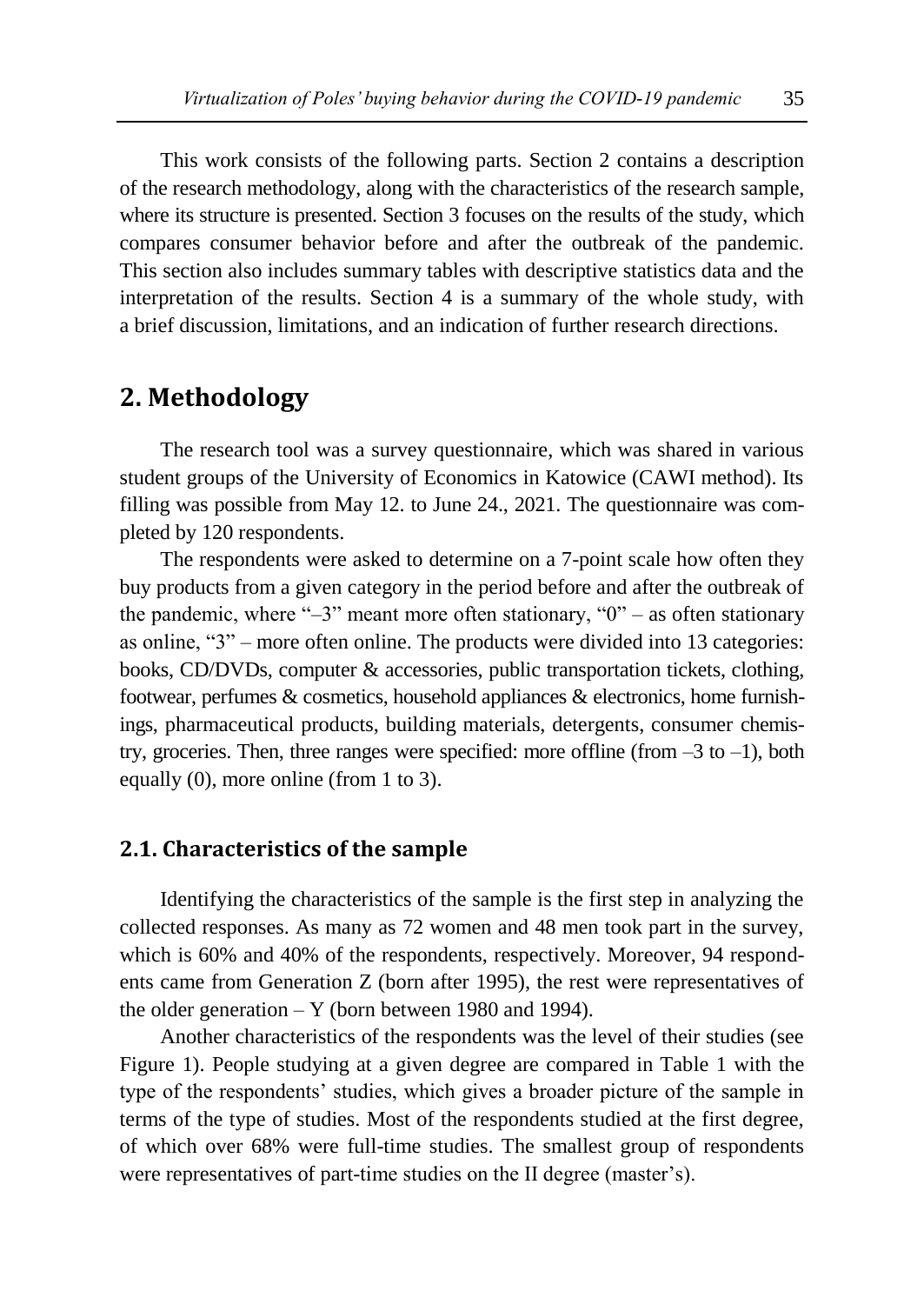

Figure 1. Sample characteristics by respondents' level of education Source: Authors' own study.

**Table 1.** Level of education vs. type of the respondents' studies

|                                    | part-time |     | full-time |     | overall |      |
|------------------------------------|-----------|-----|-----------|-----|---------|------|
| I degree (bachelor's, engineering) | 23        | 32% | 50        | 68% | 72      | 100% |
| II degree (master's)               |           | 8%  | 35        | 92% | 38      | 100% |
| overall                            | 26        | 23% | 85        | 77% |         | 100% |

Source: Authors' own study.

The next questions concerned the respondents' place of residence and their financial situation. The results are presented in Figure 2 and Figure 3, respectively.



**Figure 2.** Place of residence of respondents

Source: Authors' own study.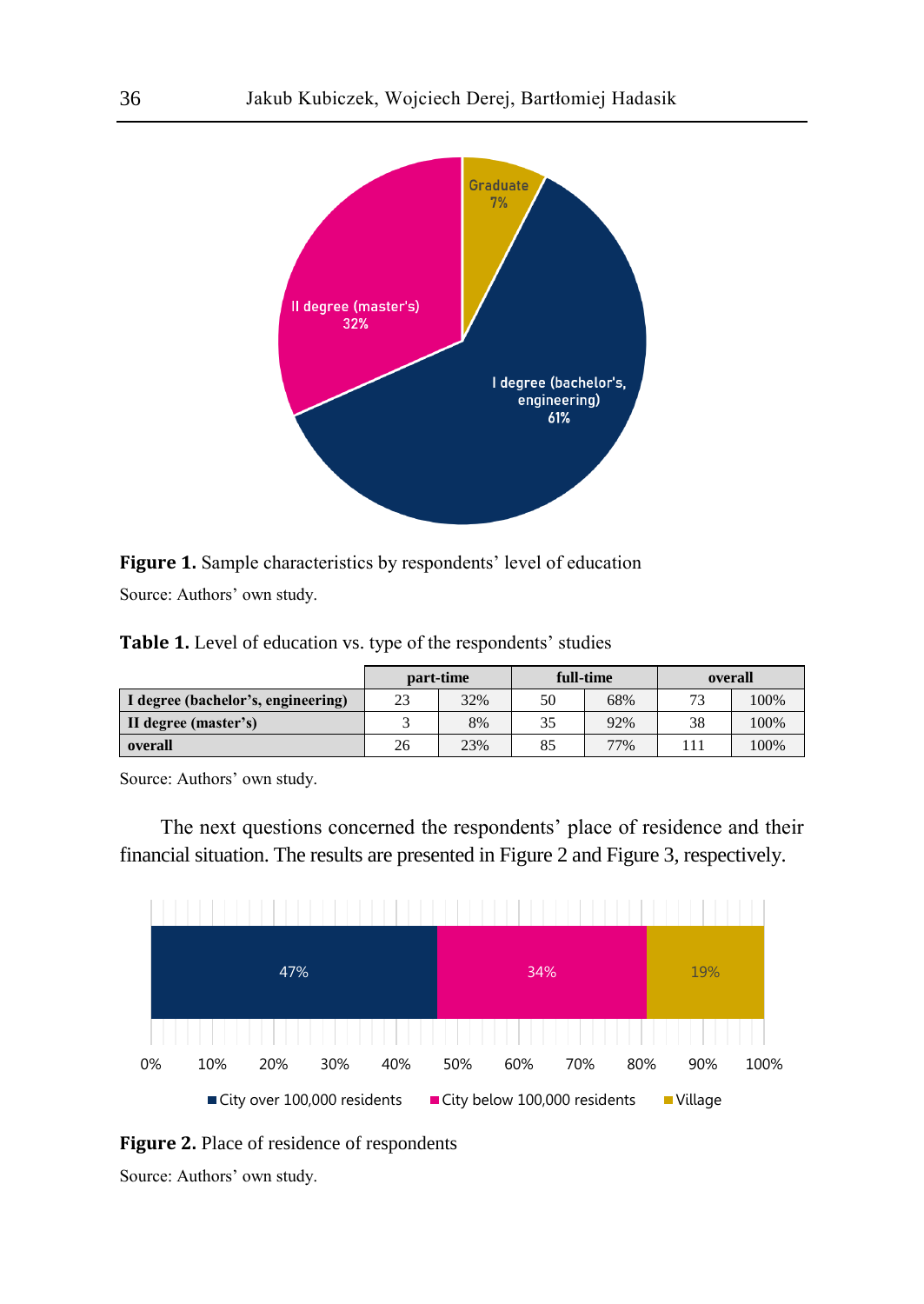Almost half of the respondents live in large cities with over 100.000 residents. In turn, 34% of the respondents are people living in the cities below 100.000 residents. The remaining 19% live in the villages.

The respondents' financial situation varies. As many as 7.5% of respondents assess their situation below the average, while 87.4% say that their financial situation is at least average. 5% of the respondents refused to answer this question.



**Figure 3.** The financial situation of the respondents Source: Authors' own study.

# **3. Results**

The proportion of replies in individual form of purchasing (more offline, both equally, more online) was calculated based on participants' responses, both before and after the pandemic's emergence. The results are presented in Table 2.

**Table 2.** The form of shopping before and after the outbreak of a pandemic in a given product category [in %]

|                                  |        | more offline | both equally | more online |  |
|----------------------------------|--------|--------------|--------------|-------------|--|
|                                  | before | 41.9         | 20.5         | 37.6        |  |
| books, CD/DVDs                   | after  | 24.3         | 18.3         | 57.4        |  |
| computer & accessories           | before | 42.0         | 21.4         | 36.6        |  |
|                                  | after  | 32.1         | 19.6         | 48.2        |  |
| public transportation<br>tickets | before | 51.4         | 21.1         | 27.5        |  |
|                                  | after  | 40.0         | 12.0         | 48.0        |  |
| clothing                         | before | 62.5         | 15.8         | 21.7        |  |
|                                  | after  | 34.7         | 17.8         | 47.5        |  |
| footwear                         | before | 63.9         | 16.0         | 20.2        |  |
|                                  | after  | 39.1         | 19.1         | 41.7        |  |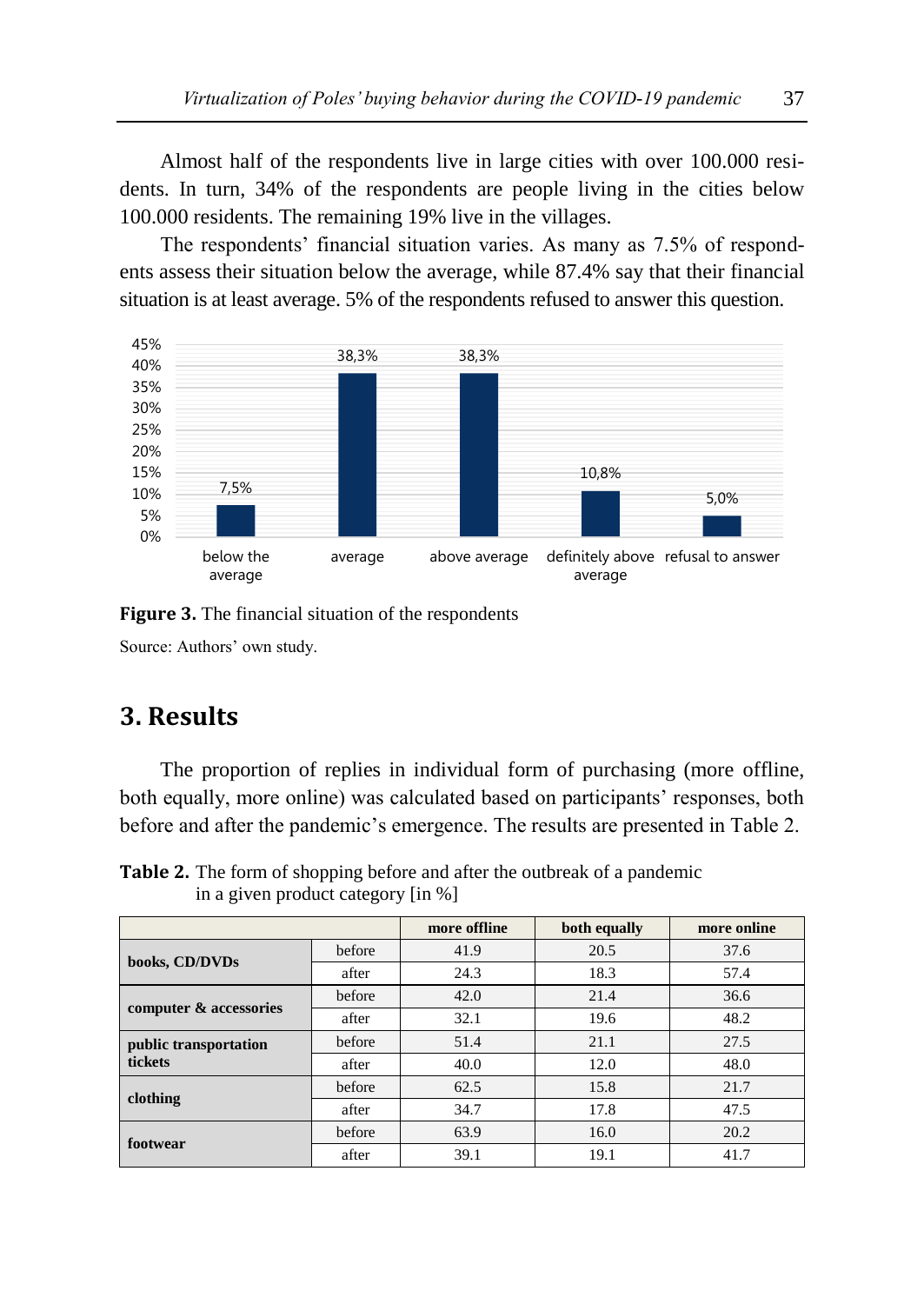|                         |        | more offline | both equally | more online |
|-------------------------|--------|--------------|--------------|-------------|
| perfumes & cosmetics    | before | 66.1         | 19.5         | 14.4        |
|                         | after  | 45.2         | 16.5         | 38.3        |
| household appliances    | before | 59.3         | 13.0         | 27.8        |
| & electronics           | after  | 46.2         | 19.2         | 34.6        |
| home furnishings        | before | 70.5         | 17.0         | 12.5        |
|                         | after  | 53.6         | 13.6         | 32.7        |
| pharmaceutical products | before | 84.7         | 11.0         | 4.2         |
|                         | after  | 75.2         | 12.0         | 12.8        |
| building materials      | before | 82.4         | 13.9         | 3.7         |
|                         | after  | 70.2         | 21.2         | 8.7         |
| detergents              | before | 87.4         | 9.2          | 3.4         |
|                         | after  | 83.6         | 7.8          | 8.6         |
| consumer chemistry      | before | 85.8         | 8.0          | 6.2         |
|                         | after  | 80.4         | 12.5         | 7.1         |
|                         | before | 91.7         | 7.5          | 0.8         |
| groceries               | after  | 87.4         | 7.6          | 5.0         |

#### **Table 2 cont.**

Source: Authors' own study.

Before the pandemic over 90% of respondents stated that they purchase of groceries in brick-and-mortar stores. After the outbreak of the COVID-19 pandemic this fraction decrease to 87.4%. Before pandemic 0.8% of respondents preferred to shop groceries in the Internet, while in the pandemic it is 5%.

Respondents still make purchases of consumer chemistry, detergents, building materials and pharmaceutical in stationary stores. 85.1% on average of respondents purchased from these categories in stationary stores before the COVID-19 pandemic, while 4.4% (on average) of respondents made purchases in these categories on the Internet. After the outbreak of the COVID-19 pandemic 77.4% on average of the respondents made purchases from these categories in stationary stores, what means 7.7 pp less than before.

Based on the presented results, it can be seen that there is a significant difference between the changes before and after the outbreak, depending on the product category. The smallest increase in online purchases was recorded in the "consumer chemistry" category (0.9 pp), while the largest in the "clothing" category (25.8 pp). This leads to the aspect of varied sensitivity of products to the form of sale, i.e. in particular to the increase in online sales after the outbreak of the pandemic.

It is worth noting that the categories of books, films, CDs/DVDs, computer & accessories, and public transportation tickets show three distinct types of indi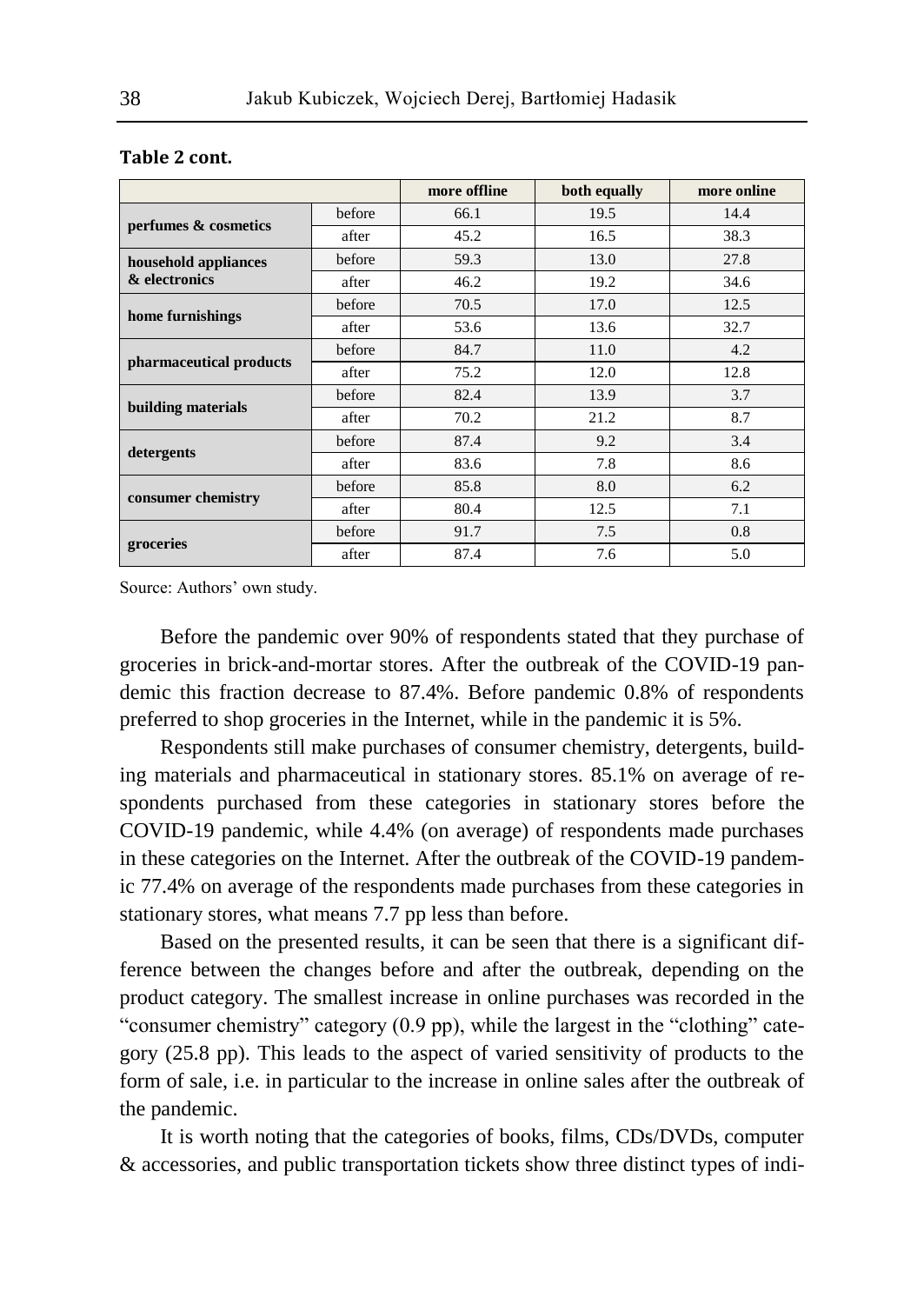viduals: those who prefer stationary shopping, those who prefer online shopping, and those who are ambivalent. Furthermore, more than one-fifth of respondents buys products from these categories in a stationary store as well as online.

There is also a noteworthy change in respondents' preferences for shopping locations in the following categories during the pandemic: footwear, clothing, public transportation tickets, computer & accessories and books, CD/DVDs. The majority of people intended to buy at brick-and-mortar stores before the pandemic, but now, during the COVID-19 pandemic, they prefer to shop online.

The observed changes were then examined for statistical significance using non-traditional data analysis approaches. The results of a bootstrap test with  $N = 1000$  replicates are provided in Table 3.

**Table 3.** The form of shopping before and after the outbreak of a COVID-19 pandemic

|                                            | The COVID-19<br>pandemic |         | Difference in means |           | $\mathbf t$ | df  | p-value |
|--------------------------------------------|--------------------------|---------|---------------------|-----------|-------------|-----|---------|
|                                            | before                   | after   | actual              | bootstrap |             |     |         |
| groceries                                  | $-2.68$                  | $-2.38$ | $-0.297$            | $-0.265$  | $-3.406$    | 118 | 0.021   |
| detergents                                 | $-2.48$                  | $-2.06$ | $-0.419$            | $-0.434$  | $-3.677$    | 115 | 0.026   |
| clothing                                   | $-0.97$                  | 0.29    | $-1.255$            | $-1.193$  | $-6.271$    | 117 | < 0.001 |
| footwear                                   | $-1.20$                  | $-0.07$ | $-1.132$            | $-0.976$  | $-6.496$    | 114 | < 0.001 |
| computer and<br>accessories                | $-0.28$                  | 0.38    | $-0.661$            | $-0.590$  | $-4.512$    | 108 | < 0.001 |
| household<br>appliances<br>and electronics | $-0.93$                  | $-0.42$ | $-0.503$            | $-0.578$  | $-3.517$    | 102 | 0.004   |
| home furnishings                           | $-1.59$                  | $-0.68$ | $-0.907$            | $-0.880$  | $-5.156$    | 108 | < 0.001 |
| building materials                         | $-2.24$                  | $-1.69$ | $-0.548$            | $-0.518$  | $-3.781$    | 103 | 0.002   |
| pharmaceutical<br>products                 | $-2.27$                  | $-1.77$ | $-0.502$            | $-0.434$  | $-3.703$    | 116 | 0.009   |
| perfumes<br>and cosmetics                  | $-1.36$                  | $-0.19$ | $-1.165$            | $-1.012$  | $-5.721$    | 114 | < 0.001 |
| books, films, CDs                          | $-0.07$                  | 0.83    | $-0.903$            | $-0.892$  | $-4.981$    | 113 | < 0.001 |
| consumer chemistry                         | $-2.22$                  | $-1.90$ | $-0.319$            | $-0.325$  | $-3.055$    | 111 | 0.015   |
| tickets for public<br>transport            | $-0.42$                  | 0.28    | $-0.702$            | $-0.843$  | $-4.260$    | 98  | < 0.001 |

in a given product category (tests)

Source: Authors' own study.

Changes in the mean scores are significant at the significance level of 0.01 for the following categories: clothing, perfumes and cosmetics, footwear, books, films, CDs, home furnishings, public transportation tickets, computer and accessories. All changes are statistically significant at the significance level of 0.05.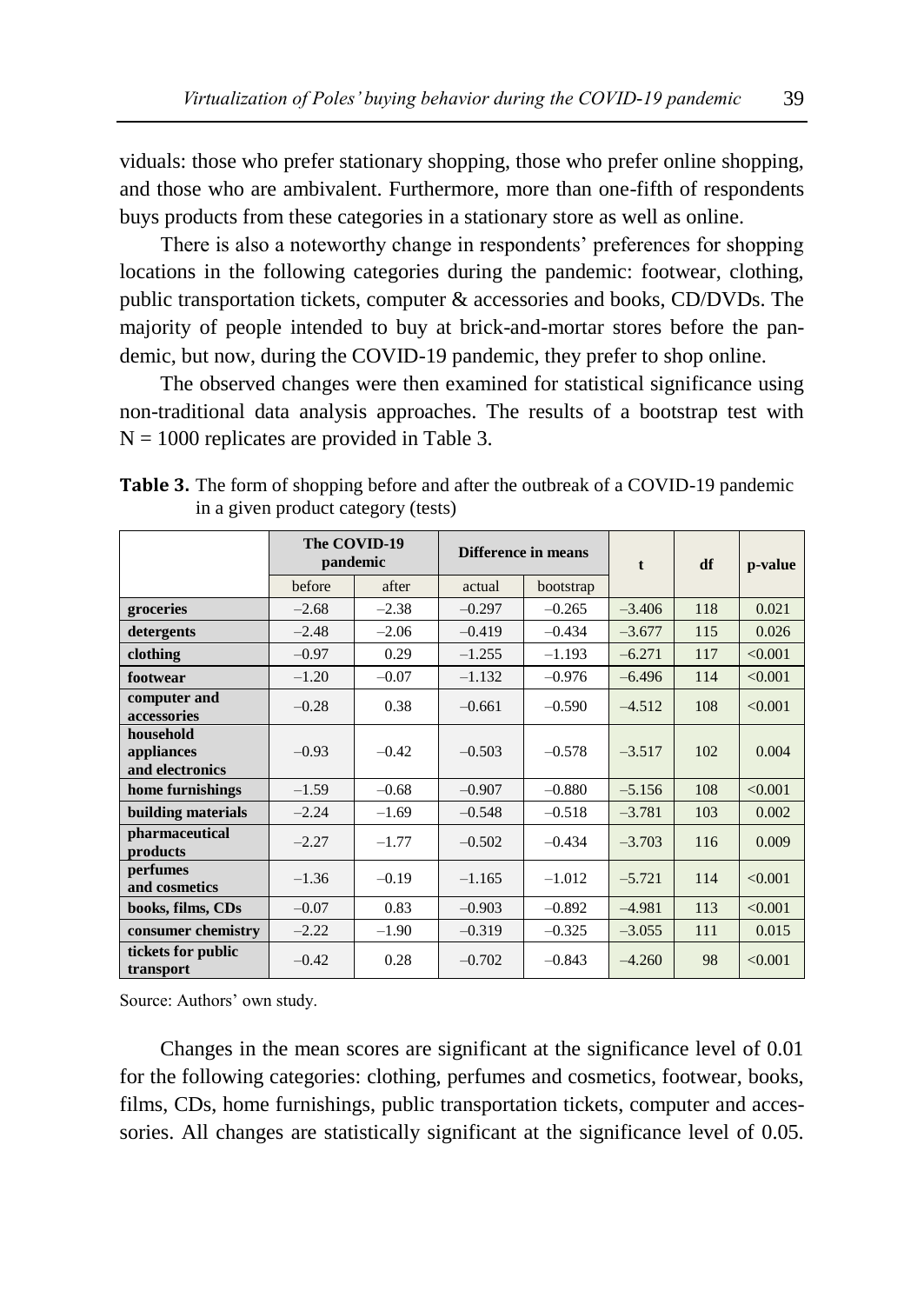As a result, it can be argued that the location where the products in all categories are purchased has changed significantly.

The most significant alterations were observed in terms of purchasing products related to personal appearance. Following the outbreak of the COVID-19 pandemic, respondents were more likely to shop for clothes, shoes, perfumes, and cosmetics online. The smallest changes were noticed in the case of purchases from areas such as consumer chemistry, groceries, and detergents goods.

# **4. Conclusions**

The SARS-CoV-2 coronavirus pandemic has caused changes in the functioning of societies, also in the area of the form of making purchases. The government restrictions introduced had a significant impact on the dynamization of the progressing process of virtualization. Companies must understand buying behavior in order to successfully match their offer and enable the purchase of their products and services.

The results of this study showed that deepening the topic of the impact of the pandemic on buying behavior in the area of consumption virtualization is justified, because in all the analyzed product categories there was a statistically significant change in the form of purchases. It has been shown that consumers had to change their habits due to the emergence of a new and unpredictable pandemic situation, causing purchasing uncertainty. Due to the ubiquitous and severe lockdown, consumers had to move their activity to the Internet sphere, because many industries had to close their brick-and-mortar stores. In connection with the fact that stores with basic necessities ensuring subsistence (such as grocery stores, household chemicals stores, or pharmacies) had to remain open, the smallest fluctuations in purchasing habits are also noticeable in these industries.

The limitation of the study is that the conducted research cannot be generalized to the entire population, as the sample was selected non-randomly. Nonetheless, this is the starting point for future research that could focus on the impact of the pandemic on Poles' buying behavior.

The direction of future research may be the comparison of the results presented in this paper with the newly conducted survey in the near future. Full economic lockdown is not expected to occur as severely as it does right after the outbreak of the pandemic, so it can be explored whether consumers will revert to pre-coronavirus habits or whether the change of habits will remain sustained.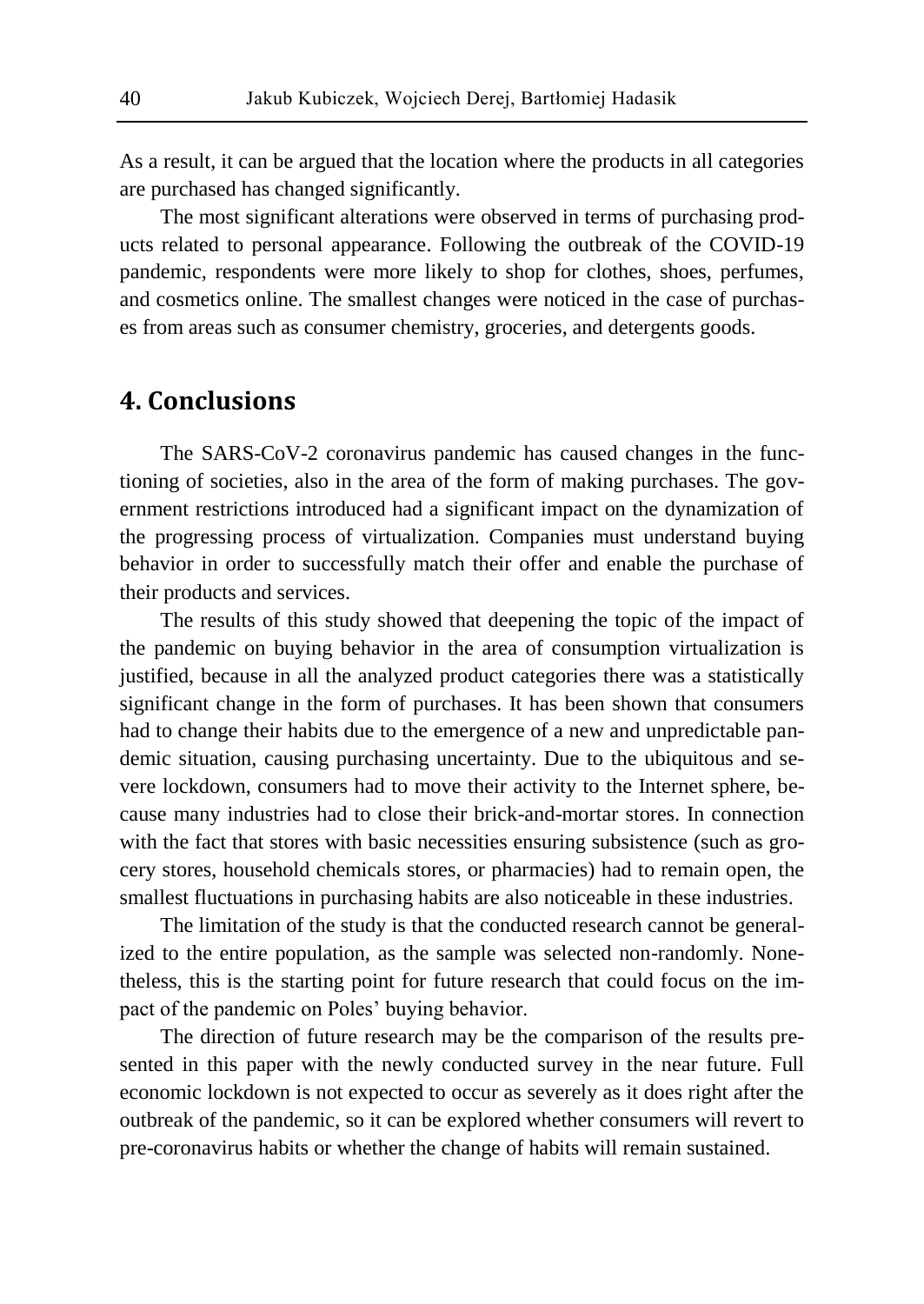**Jakub Kubiczek** – PhD candidate at University of Economics in Katowice (economics and finance)

**Wojciech Derej** – PhD candidate at University of Economics in Katowice (economics and finance)

**Bartłomiej Hadasik** – PhD candidate at University of Economics in Katowice (management and quality studies)

## **References**

- Affouneh, S., Khlaif, Z. N., Burgos, D., & Salha, S. (2021). Virtualization of higher education during COVID-19: A successful case study in Palestine. *Sustainability*, *13*(12), 6583. https://doi.org/10.3390/su13126583
- Bieleń, M., & Kubiczek, J. (2020). Response of the labor market to the needs and expectations of Generation Z. *e-mentor*, *4*(86), 87-94. https://doi.org/10.15219/em86.1486
- Burgiel, A. (2010). Nowe i tradycyjne przejawy oddziaływań społecznych na zachowania konsumentów w procesach zakupu wybranych produktów. *Zeszyty Naukowe Uniwersytetu Szczecińskiego. Ekonomiczne Problemy Usług*, *54*, 23-35.
- Burgiel, A., & Kieżel, E. (2000). Wiedza o rynkowych zachowaniach konsumentów i jej wykorzystanie. In E. Kieżel (red.) *Rynkowe zachowania konsumentów* (pp. 243-291). Katowice: Wydawnictwo Akademii Ekonomicznej.
- Burgiel, A., & Sowa, I. (2016). Transfer of information in the purchasing processes of generation Z–usage of virtual vs. real channels and its marketing implications. *Marketing i Zarządzanie*, *46*, 119-128. https://doi.org/10.18276/miz.2016.46-12
- Burgiel, A., & Sowa, I. (2017). New consumer trends adoption by generations X and Y-comparative analysis. *Zeszyty Naukowe Szkoły Głównej Gospodarstwa Wiejskiego. Ekonomika i Organizacja Gospodarki Żywnościowej*, *117*, 61-74.
- Cicha, K., Rutecka, P., Rizun, M., & Strzelecki, A. (2021). Digital and media literacies in the Polish education system – pre- and post-COVID-19 perspective. *Education Sciences*, *11*(9), 532. https://doi.org/10.3390/educsci11090532
- Chedda, R. (2019). Digital marketing and its impact on consumer behavior. *International Journal of Advance and Innovative Research*, *6*(1), 254-257.
- Chung, N., Song, H. G., & Lee, H. (2017). Consumers' impulsive buying behavior of restaurant products in social commerce. *International Journal of Contemporary Hospitality Management*, *29*(2), 709-731. https://doi.org/10.1108/ijchm-10-2015-0608
- Dąbrowska, A., & Janoś-Kresło, M. (2010). *Konsument na rynku e-usług w krajach Europy Środkowo-Wschodniej*. Warszawa: Difin.
- Demczuk, A. (2016). From the report Bangemann to the Europe Strategy 2020. The development of the information society in EU policy – The balance 15 years. *Zeszyty Naukowe Uniwersytetu Marii Curie-Skłodowskiej w Lublinie*, *XXIII*(2), 25-44. https://doi.org/10.17951/k.2016.23.2.25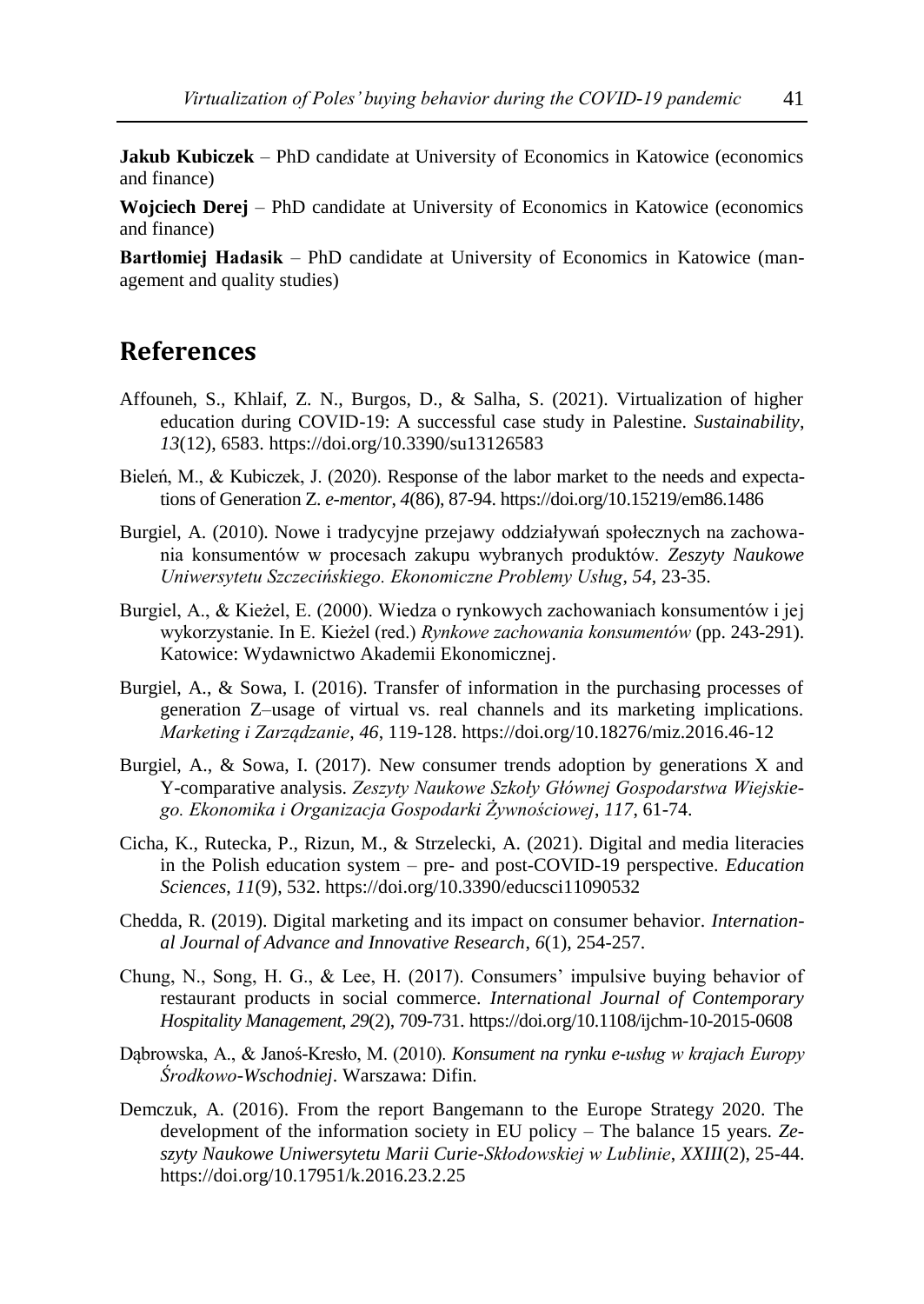- Dziembała, M. (2021). Rola funduszy UE w promowaniu inkluzji cyfrowej w polskich regionach. *Nierówności Społeczne a Wzrost Gospodarczy*, *66*, 52-66. https://doi.org/ 10.15584/nsawg.2021.2.4
- Dziembała, M., & Kłos, A. (2021). Pandemia COVID-19 a gospodarka Unii Europejskiej – instrumenty antykryzysowe oraz implikacje dla budżetu UE i jej państw członkowskich. *Przegląd Europejski*, *1*, 81-98. https://doi.org/10.31338/1641- 2478pe.1.21.5
- Grybś-Kabocik, M. (2017). Wirtualizacja zachowań konsumentów a zrównoważona konsumpcja. *Studia Ekonomiczne. Zeszyty Naukowe Uniwersytetu Ekonomicznego w Katowicach*, *337*, 164-173.
- Hoque, M. R., Ali, M. A., & Mahfuz, M. A. (2015). An empirical investigation on the adoption of E-commerce in Bangladesh. *Asia Pacific Journal of Information Systems*, *25*(1), 1-24. https://doi.org/10.14329/apjis.2015.25.1.001
- Johnson, M. D., Gustafsson, A., Andreassen, T. W., Lervik, L., & Cha, J. (2001). The evolution and future of national customer satisfaction index models. *Journal of Economic Psychology*, *22*(2), 217-245. https://doi.org/10.1016/s0167-4870(01)00030-7
- Kaczorowska-Spychalska, D. (2018). Digital technologies in the process of virtualization of consumer behaviour – awareness of new technologies. *Management*, *22*(2), 187-203. https://doi.org/10.2478/manment-2018-0031
- Kantor, A., & Kubiczek, J. (2021). Polish culture in the face of the COVID-19 pandemic crisis. *Journal of Risk and Financial Management*, *14*(4), 181. https://doi.org/ 10.3390/jrfm14040181
- Kisielnicki, J. (2002). Wirtualizacja jako współczesna strategia biznesu. In T. Porębska- -Miąc & H. Sroka (red.) *Systemy wspomagania organizacji* (pp. 15-23). Katowice: Wydawnictwo Akademii Ekonomicznej.
- Kolny, B. (2016). Wirtualizacja zachowań konsumentów na rynku usług zagospodarowujących czas wolny. *Studia Ekonomiczne. Zeszyty Naukowe Uniwersytetu Ekonomicznego w Katowicach*, *302*, 150-161.
- Kucharska, B. (2015). Wirtualizacja zachowań nabywczych jako przejaw innowacyjności konsumentów w handlu detalicznym. *Marketing i Rynek*, *10*, 40-45.
- Kucharska, B., & Malinowska, M. (2019). Wirtualizacja obsługi klienta w handlu detalicznym – perspektywa przedsiębiorstwa i klienta. *Przedsiębiorczość i Zarządzanie*, *20*(12), 141-156.
- Kucia, M. (2014). Wirtualizacja działalności handlowej przedsiębiorstw. *Marketing i Rynek*, *8*(CD), 873-880.
- Mach-Król, M., & Hadasik, B. (2021). On a certain research gap in big data mining for customer insights. *Applied Sciences*, *11*(15), 6993. https://doi.org/10.3390/app1115 6993